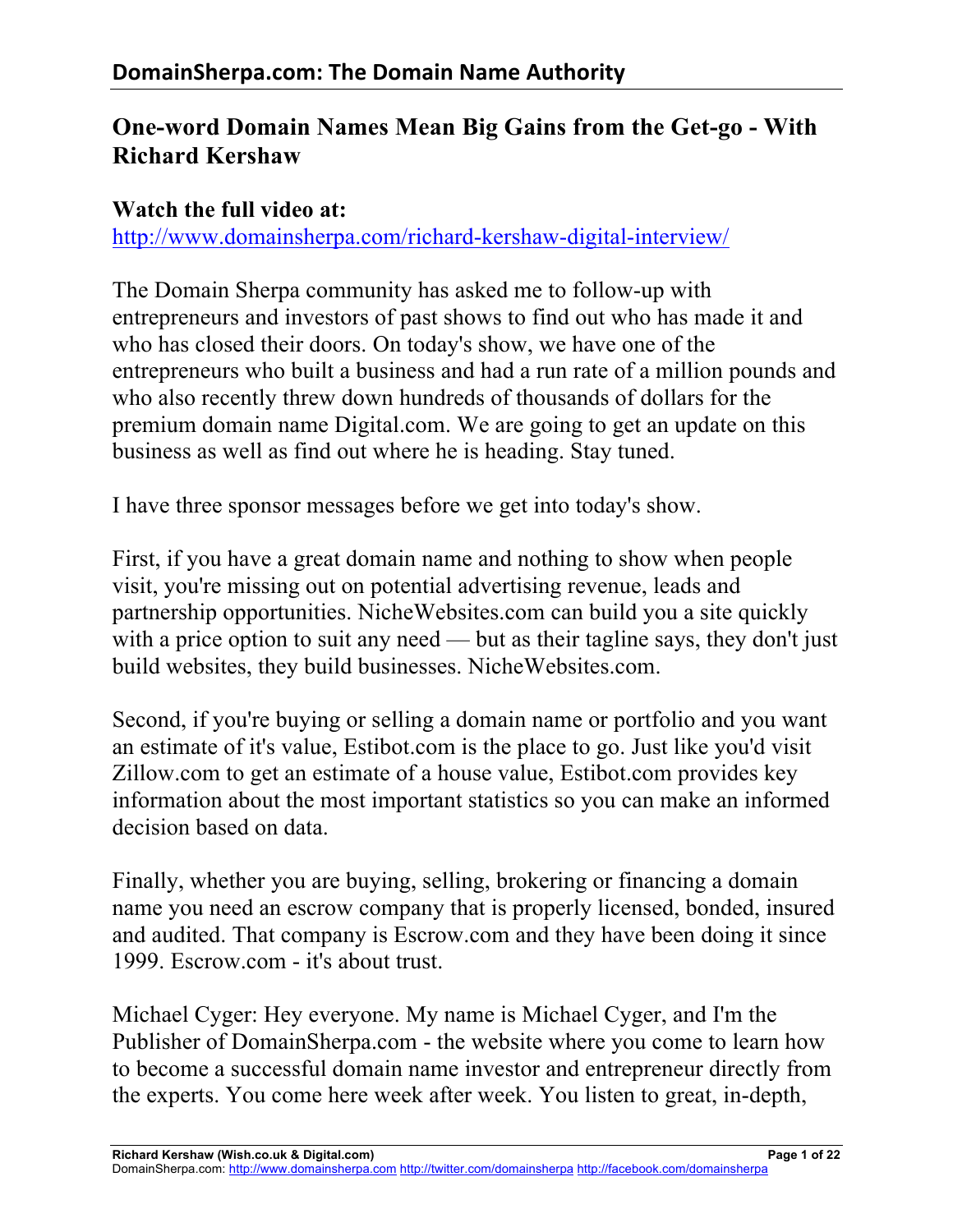useful and motivating stories from entrepreneurs and investors. You think about how you might be able to implement similar strategies and tactics in your business, and then you wonder if the interview you are listening to with the entrepreneur or investor you are listening to is actually going to be successful a year or two down the road.

Well, today we are catching up with one of those entrepreneurs I have interviewed in the past to find out what has happened since their last visit. I would like to welcome back to the Domain Sherpa Show, Richard Kershaw, Co-Founder of Wish.co.uk, a day experience eCommerce business based in the UK and recent buyer of the premium domain name Digital.com. Welcome, Richard.

Richard Kershaw: Hi Michael, thanks for having me back.

Michael: Great to have you back. For anyone that has not seen your previous show, Richard, I highly recommend they go watch it. It is listed below the video. There is a link to that one. If anyone asks me what Wish.co.uk is known for, I tell them you sell experience days and people are like: "Well, what is an experience day?" Zombie shopping mall. Zombie boot camp. You get to show up at a location with a bunch of other non-zombies, and you get to hunt for and kill zombies. Right?

Richard: That is about the size of it. So, people come from all over the world to learn how to survive the zombie apocalypse.

Michael: Which is coming. I will warn the audience. But you also sell driving and flying experiences, spa days, special meals with your loved ones, and exotic adrenaline events. I love your business, Richard.

Richard: Yeah, we sell all those things too. So, pretty much anything you can think of that might be a slightly unusual skill to learn or experience to have say you want to learn how to fly a fighter plane or race a Ferrari -, we can help.

Michael: So let me ask you. Since two years ago, when you were last on the show, has your business model changed in any noticeable way?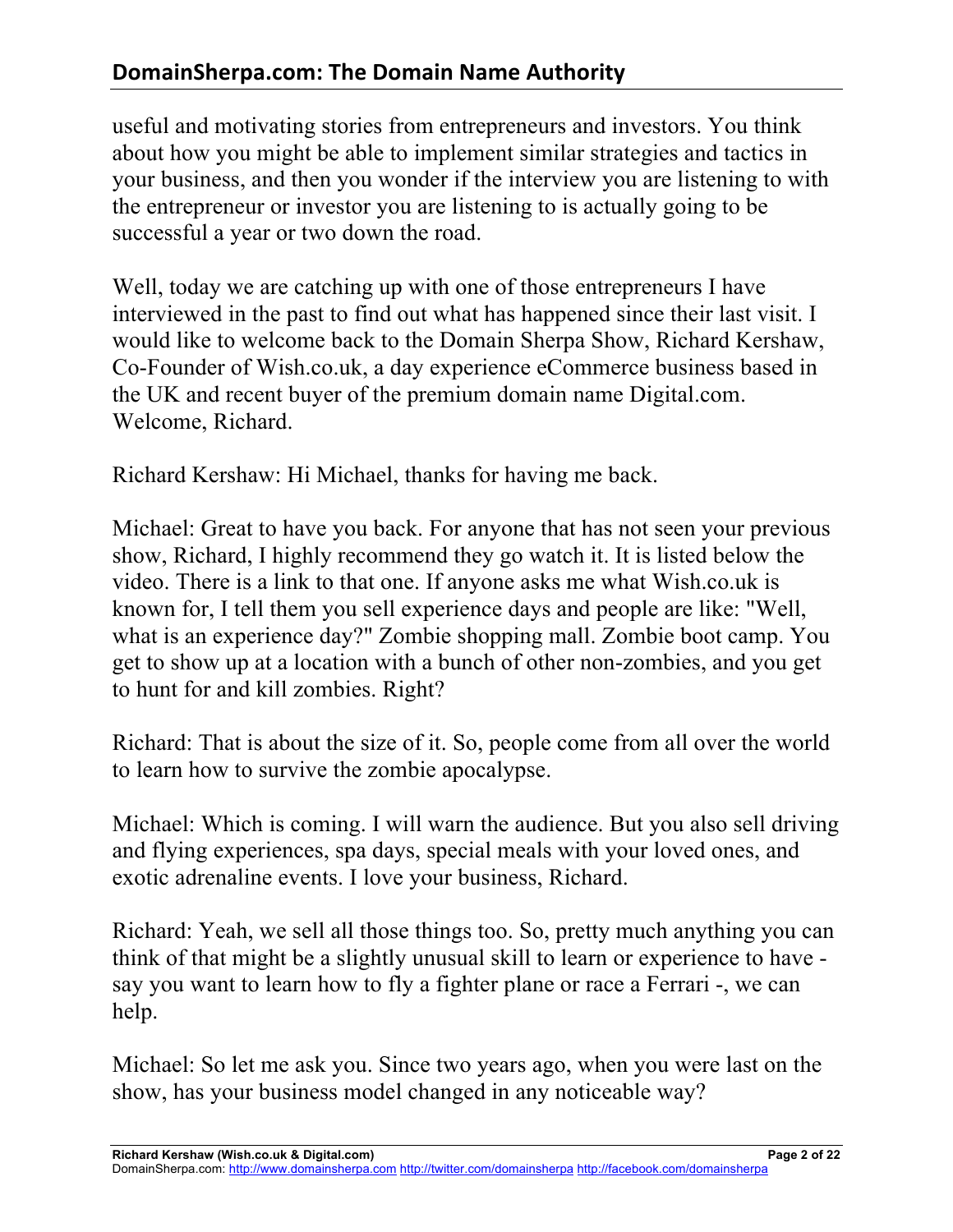Richard: I do not think it has changed substantially. I think we have refined what we are doing and, like any business, we have a better idea now of what does and does not work. And in some instances, it has even been learning that we will never know what does or does not work until we test it. So, for example, we do a lot of TV work now and sometimes we do TV shows and it is the biggest thing ever, and other times we do something with TV and we see zero impact from it. So, I think we are still on a path of learning a great deal as we go along.

Michael: See, I would have thought that you would have it all figured out by now. I know you have a background in conversion marketing, as does your partner. When you say you are refining what you are doing, are you refining it from a marketing standpoint or a business standpoint?

Richard: From a marketing point of view. So, we are doing, like I mentioned, more TV work. We have recorded an episode of a show with Discovery Channel that is going out in a hundred countries. We have done some TV in Asia, which I think was on in 13 countries. We have got approached to film a TV show about us, which unfortunately is not going ahead, but it is nice to be asked.

Michael: So, these TV programs that you are doing. Are they editorial programs, where people want to understand a zombie apocalypse and they are sort of using the products that you market as a way to create some content around it, or are you actually just filming commercials that air within certain TV programs?

Richard: I am far too tight to pay for TV commercials. This is all editorial. So, for example, the Discovery Channel show is called Forbidden. It is done in the UK, end of September. I am not sure when it is screening in the US, but it is about people with unusual hobbies, so I think our zombie experiences fall under that category quite nicely. We got approached about doing a TV show, a sort of behind-the-scenes show about Wish, about how the business runs. We actually got approached by two different production companies. Unfortunately at the moment neither of them are going forward, but as I said, it is so exciting to be approached in the first place.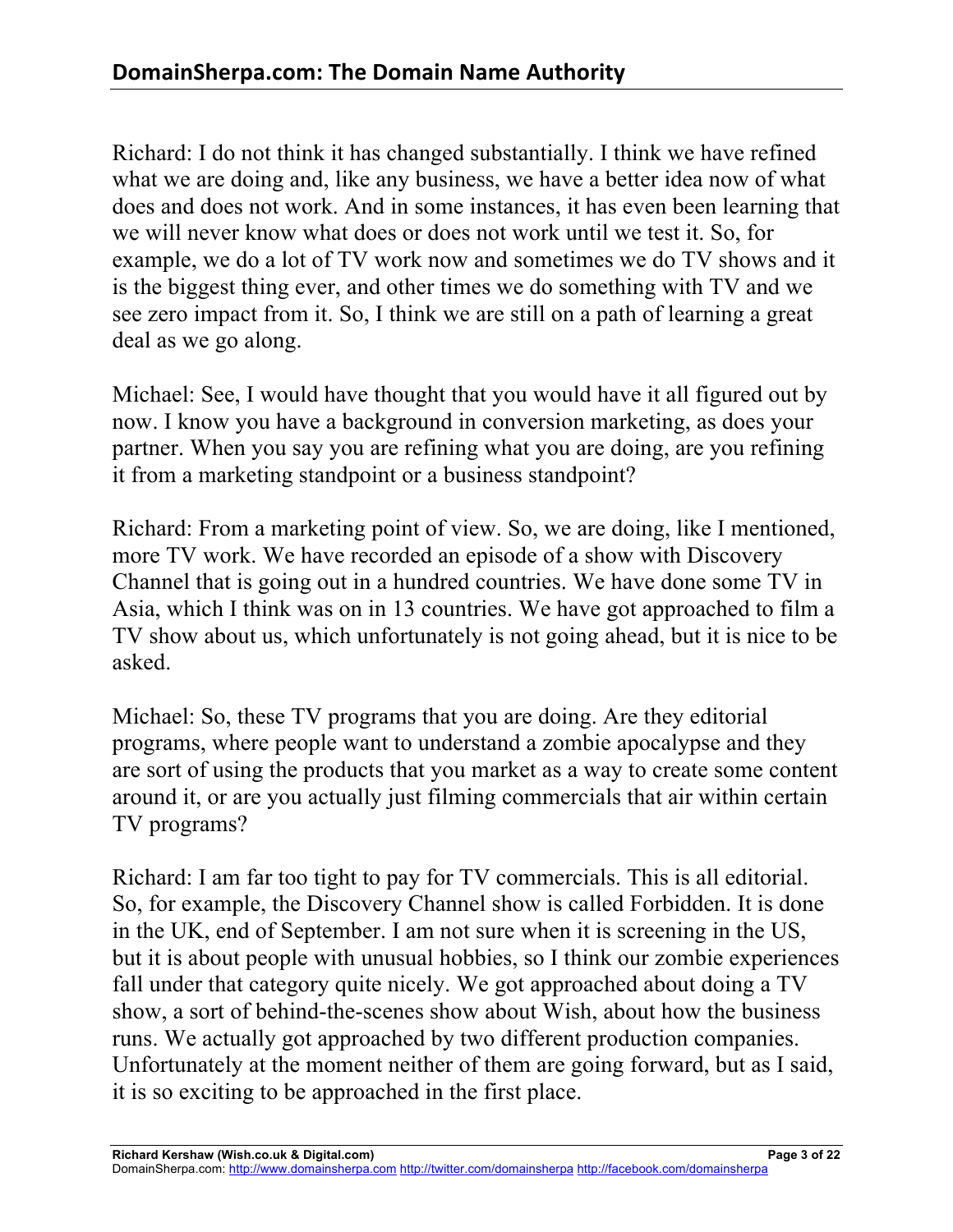Michael: Yeah.

Richard: If you told me that when we spoke two years ago, I would have never had believed you. And we also do quite a lot of game shows, so we supply the prizes on Family Fortunes.

Michael: Interesting.

Richard: i think you guys probably know over in the US.

Michael: Yeah, fantastic. So, your business model still sounds like the same. You charge suppliers of events a commission to be listed on your marketplace. When their events sell, you handle the marketing, the transaction, the fulfillment, and the customer service. Is that basically right?

Richard: Yeah, so all that stuff is exactly as it was last time we spoke. I think all that has really changed is the marketing, so we have shifted slightly towards doing more TV work.

Michael: Awesome. And I cannot remember what your commission rate is for products and services that you list on your marketplace at Wish.co.uk. What is the commission or commission range?

Richard: It varies, but the common thread is all our suppliers like it to be confidential.

Michael: Okay, all right. What would you think is a fair range to charge for a service-based business like yours, where you do marketing, transaction, fulfillment, and customer service? You do the sales of it. What do you think is a fair range? For viewers that are thinking like: "Hey Richard, I like what you are doing. I am going to start a marketplace and sell like eCommerce books or I could go and contact my local restaurants in my small town and organize them on a website."

Richard: I think what you really have to do is look at what people in that sector are paying for customer acquisition already. So, if you are selling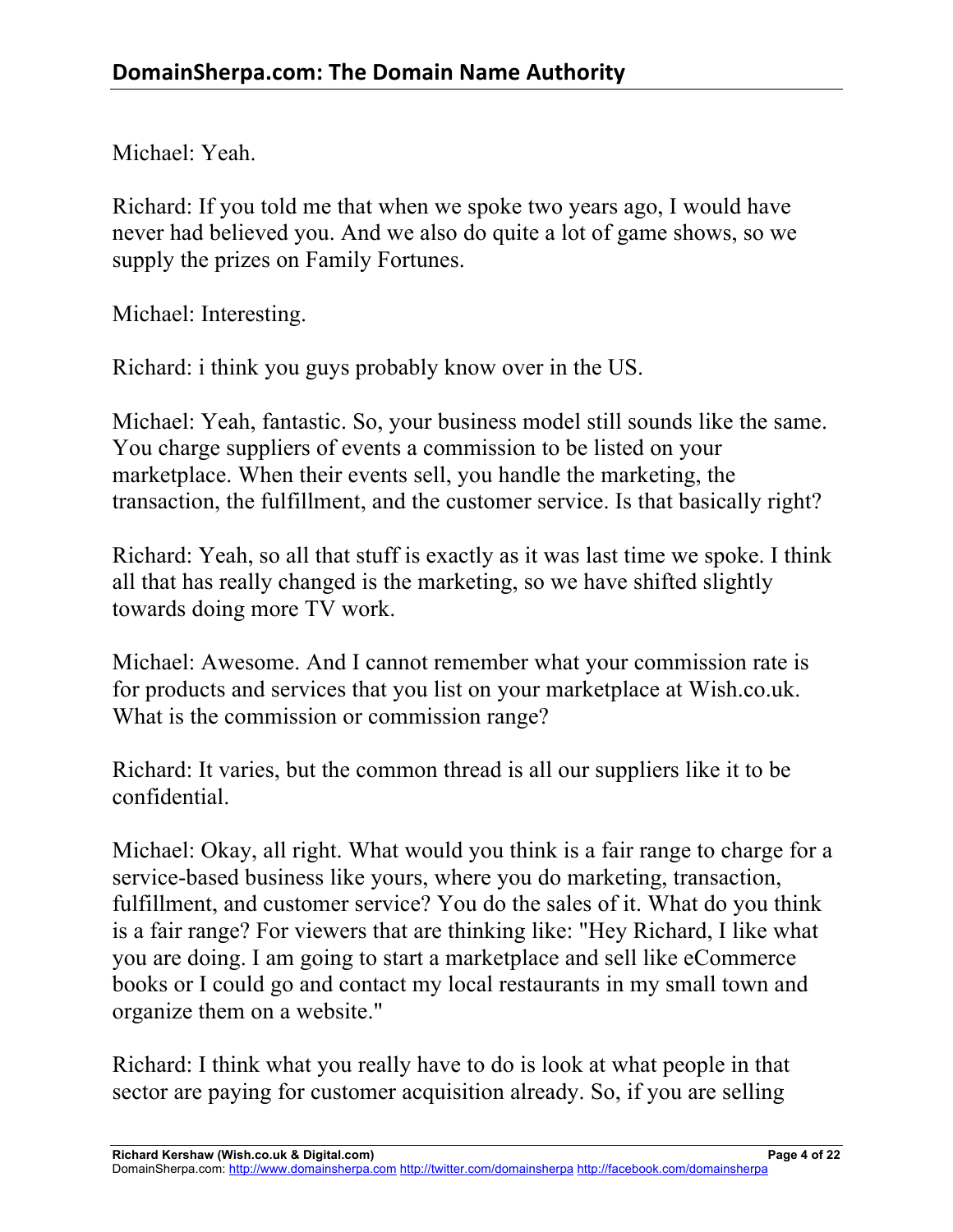million-dollar condominiums, you are not going to be charging the same percentage points as if you are selling zombie experiences. So, I think you need to look at what the norms are in your industry, and that is what we did. So, all the (Unclear 7:20.0) we are working with have other customer acquisition channels, and we know what it costs them to acquire a customer directly. We know what it costs them to acquire a customer through partnerships with us. And obviously then it is a commercial decision for where you pitch it.

Michael: Got it. So, if you are selling a zombie experience, I cannot remember how much the zombie shopping mall experience costs. It is a few hundred pounds.

Richard: Is it 139 pounds.

Michael: 139 pounds.

Richard: Yeah.

Michael: So, if I go to a local restaurant, a nice restaurant, it is going to be probably about one hundred dollars, 150 dollars, right around the same order of magnitude, but I can almost guarantee you that none of my local restaurants, or the nice local restaurants, know what their customer acquisition cost is.

Richard: You might well be right. I do not know the restaurant industry, but to take another example of real estate, they do know what they are paying to buy new leads. They know what it is costing them to acquire a new buyer. And I certainly think if somebody is looking at using a similar model to us, it pays to be in an industry where people get the value of what you are doing. You do not want to be having to persuade somebody. You do not want to be persuading restaurant owners in your town why they should be paying you in the first place because that is an enormous uphill battle.

Michael: It is. So, I asked you where your filming because it looks really bright and London is not as bright. I am over here in Seattle, which is very similar weather, and I do not think I am going to see the sunshine today. You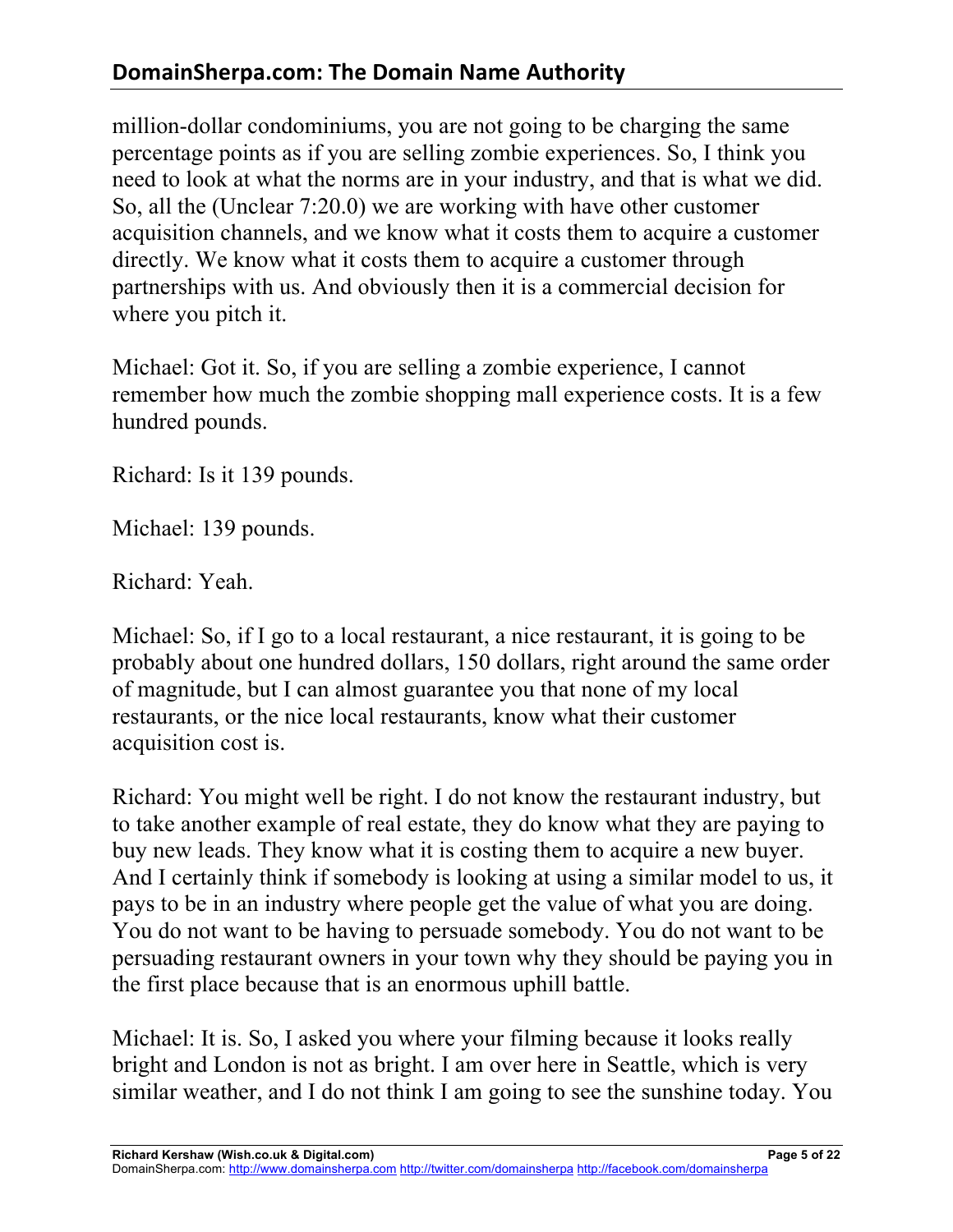## **DomainSherpa.com: The Domain Name Authority**

are getting ready for Affiliate Summit. I want to come back and ask you a few questions about Affiliate Summit and forming affiliate relationships and which industries are better for doing lead generation, where customers of those leads, buyers of those leads actually know the value of them. So, I am going to come back to that.

In May 2012, I had you and your Wish.co.uk business partner, Stephen Pavlovich, on the show. At that time you told me that Wish was on a run rate to hit one million pounds in 2012. Did you hit that revenue target?

Richard: I believe it was one million dollars.

Michael: Oh, was it one million dollars?

Richard: I am not sure what the exchange rate was at the time, but it was round about that sort of figure.

Michael: Right about there.

Richard: Yeah.

Michael: And what was your revenue in 2013?

Richard: Revenue since we last spoke is we are probably at a similar level now as we were then. I think it is one of the interesting things about operating in a very mature sector. So, some of the bigger companies in our sector have been around for 15 years. So, as the new intern in the business, we are never going to see revenue go up by an order of magnitude from one year to the next.

Michael: Got you. And who are your entrenched competitors? Who are the names that come to mind when people think of experience days?

Richard: Virgin, for example, in the UK. A company called (Unclear 10:27.4) Days. A company called Buy a Gift. So, certainly when you are talking about Virgin, we are talking about competing with some very big brands.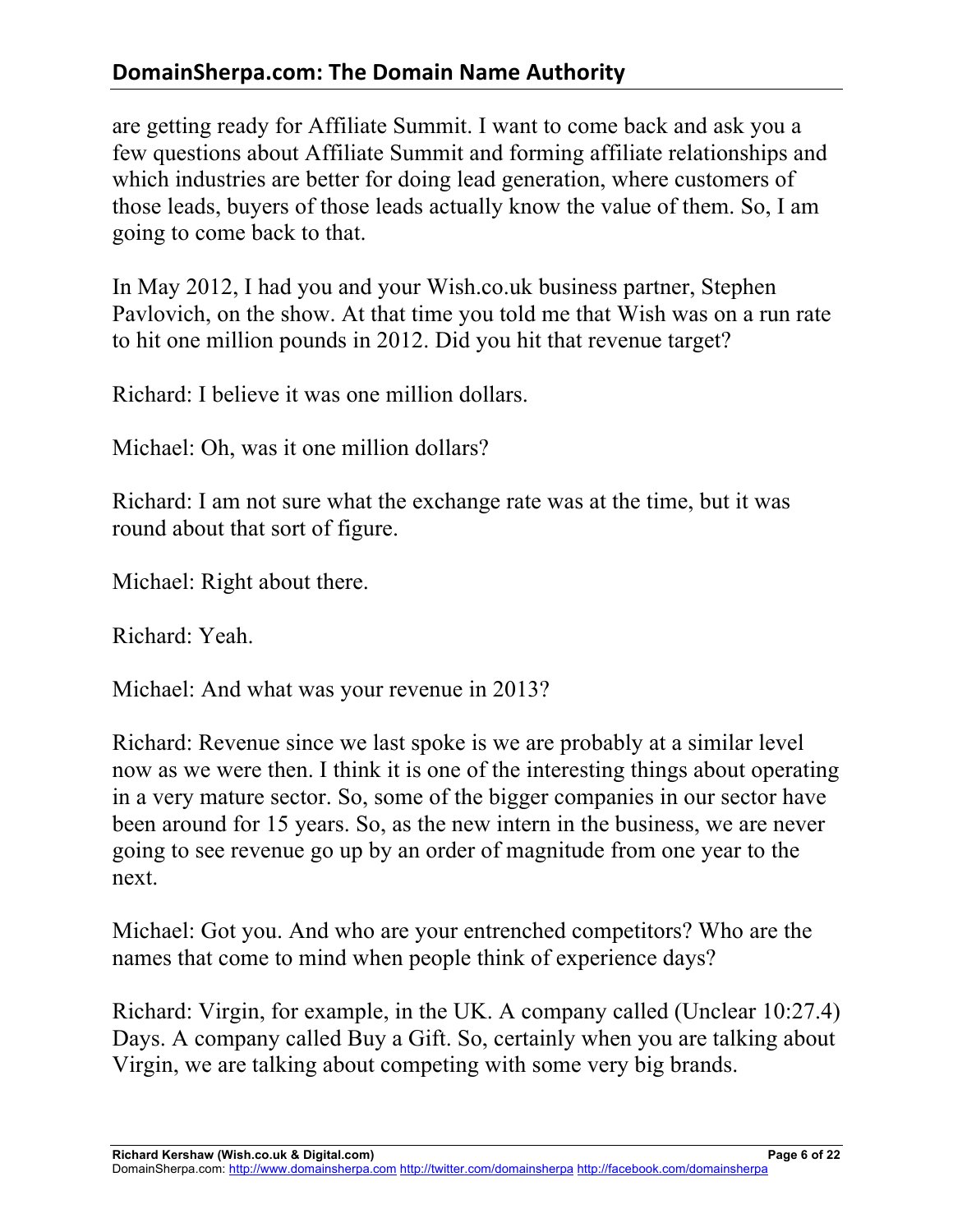Michael: Got you. Is that Virgin like the airline Virgin?

Richard: Yes.

Michael: Oh, and they sell experience days as well?

Richard: Yeah.

Michael: Okay. Now, I thought you might say Groupon. I am not even sure if Groupon is around anymore. I do not hear about them anymore. I do not get any emails from them. I am not sure if they have ever expanded over into the UK.

Richard: Yeah, they do operate in the UK as well as lots of cute rip-offs. There is certainly a degree of overlap with our customers. I think the people who buy those products; it is more of an impulse buy. And a lot of our customers are people who are planning maybe a bachelor party a year in advance or they are giving a gift. So, if you like the opposite ends of the market, with Groupon you have the sort of impulse buyers, someone who wants to do something this week or today. And we are tending to focus on the other end of the market.

Michael: Got it. In 2012, you also told me that you had a goal not to make any profits. That you wanted to plow the profits back into the business and continue to grow it. Have you and Stephen been able to take any profits off the table from the business, or do you continue to plow them back into the business growth?

Richard: We have continued to reinvest everything the businesses earn. I think we discussed last time around we are both in the lucky position of having other businesses, and the nice thing about that is it means we can really swing for the fences and do things that you can never justify spending money on if you were concerned about turning a profit that month or that quarter. So, some of the PR work we have done is very expensive. Some of the TV stuff is very expensive. And I do not think we would be doing those things if I was fretting about paying my rent from the money the business made at the end of the month.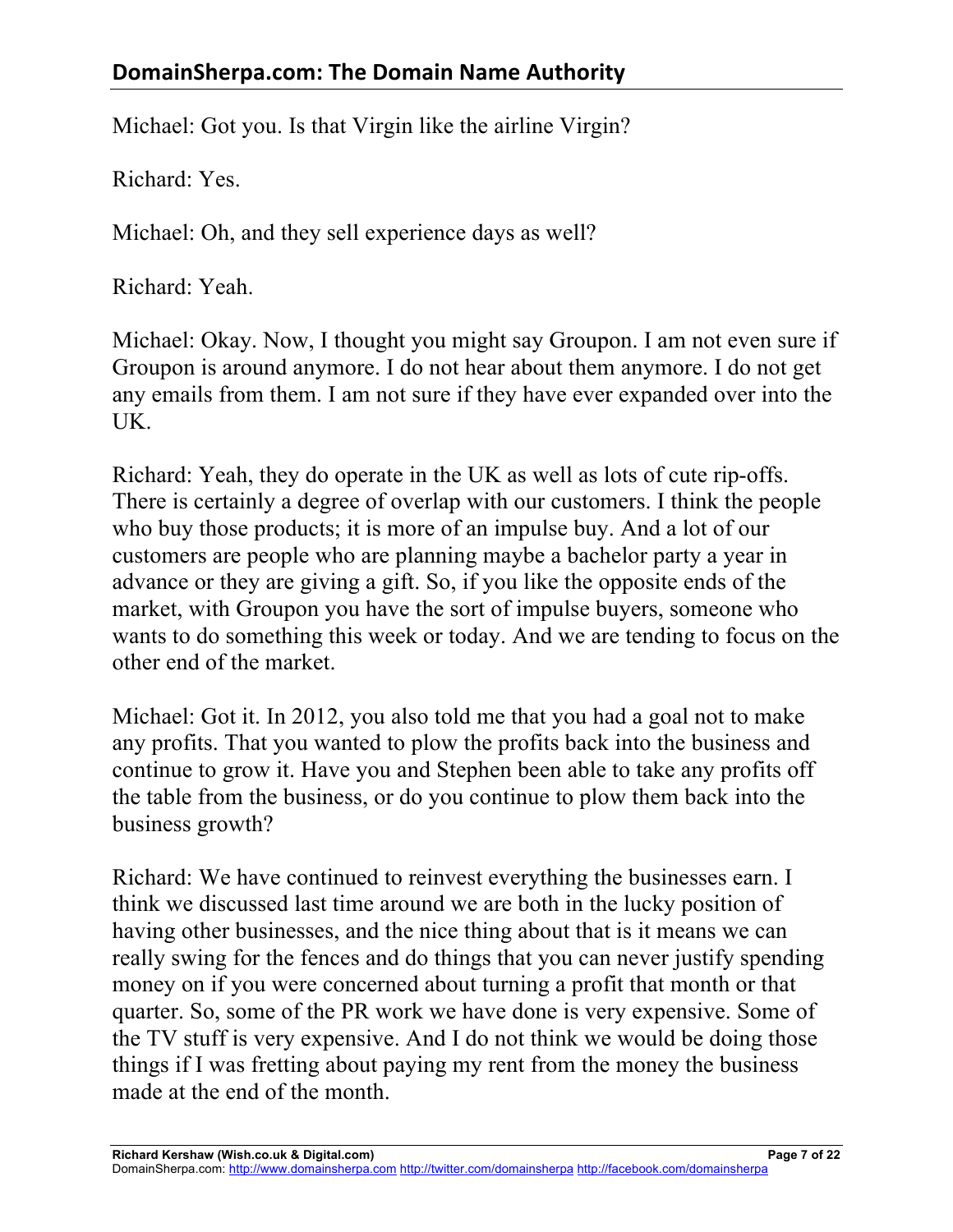Michael: Right. So, you have been doing it now for three plus years. Many investors would dream of buying a great domain name like Wish.co.uk for 12 thousand dollars like you did and building a revenue-producing business, but it takes a lot of time. You have to try new marketing initiatives. You have to see if TV marketing works better than online search engine marketing. You always have to be trying new things. What lessons learned have you had in the past couple of years?

Richard: I think the biggest one, and this might be a slightly predictable answer, is having the domain we have and the name we have has really helped us punch above our weight in so many ways. It is something that touches on almost every interaction. And when people come to us, there is an assumption that we are a much bigger operation than we really are. So, we are a small team. We are a small business. We have worked with people like in the last year. We just did a big promotion with Coca Cola, so we had the Wish logo on 14 million cans of Fanta in the UK.

Michael: Wow.

Richard: And I think if you look the part, by which you mean you have a name that sounds like the name positions of where you want to be, you are in so much of a stronger position to take advantage of those kinds of opportunities. i do not think we would be doing the TV stuff we are doing, I do not think we would be doing the Coca Cola promotion we did, or any of those things if we were called - the example I gave in our first interview - RichardsGiftShop.info. (Unclear 14:21.9) mention that on the side of a can of Fanta.

Michael: No. So, Nominet has announced that they are launching the .UK domain extensions. With the release of .UK domains to .CO.UK registrants, how do you guys expect that will affect your domain use? Will you continue to use Wish.co.uk or will you shorten it to Wish.uk, or simply redirect it?

Richard: For the time being we will still be Wish.co.uk. It is interesting to see who is rebranding. So, (Unclear 15:00.5) Internet, a big registrar in the UK,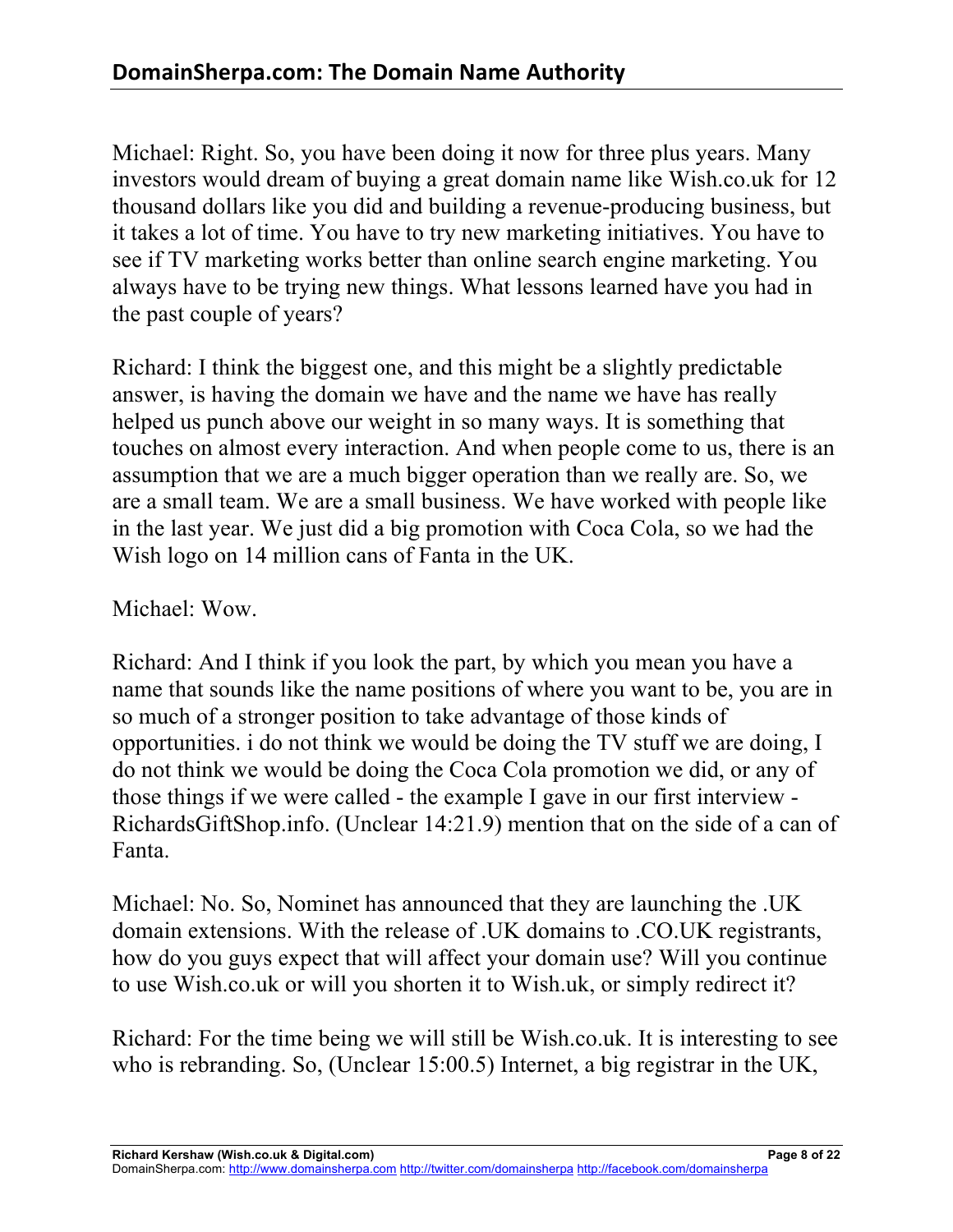have rebranded to the .UK. For now we have got no plans to change and we will see what happens over the next year or two.

Michael: Okay, so you are basically going to see what other big companies start to rebrand, start to do advertising, and start to change the mindset of UK residents. Is that fair to say?

Richard: Let me phrase it this way. I do not see a compelling reason to rebrand, so I am looking to see if one becomes apparent in the next year or two.

Michael: Isn't shaving off three letters in your domain name a good enough reason?

Richard: If the company was not branded after the domain name, yes, but the fact that we are called Wish.co.uk - that is on every logo, every package that goes, every letterhead - it is a non-trivial decision.

Michael: Right. There is a lot of expense to rebrand from Wish.co.uk to Wish.uk.

Richard: So, to lose three letters in an ideal world maybe yeah, but certainly at the moment it is not worth the expense to us.

Michael: Yeah, okay. So, one of the questions that you answered and said, "Well, we are plowing all of our profits back into Wish.co.uk because we can, because we know that growing a business takes time and money, and look at Amazon. They went years without being profitable in order to get growth as fast as they could." So, I look at that analogy, but you also said that, "Stephen and I have another revenue source that allows us to pay the rent, so we are not worried about taking money out of the business to live." Do you and Stephen still run ConversionFactory.com?

Richard: So, that is Stephen's business, ConversionFactory.com. They are an agency that does conversion rate optimization. They work with some very, very big brands out in the US. I also run an affiliate marketing business.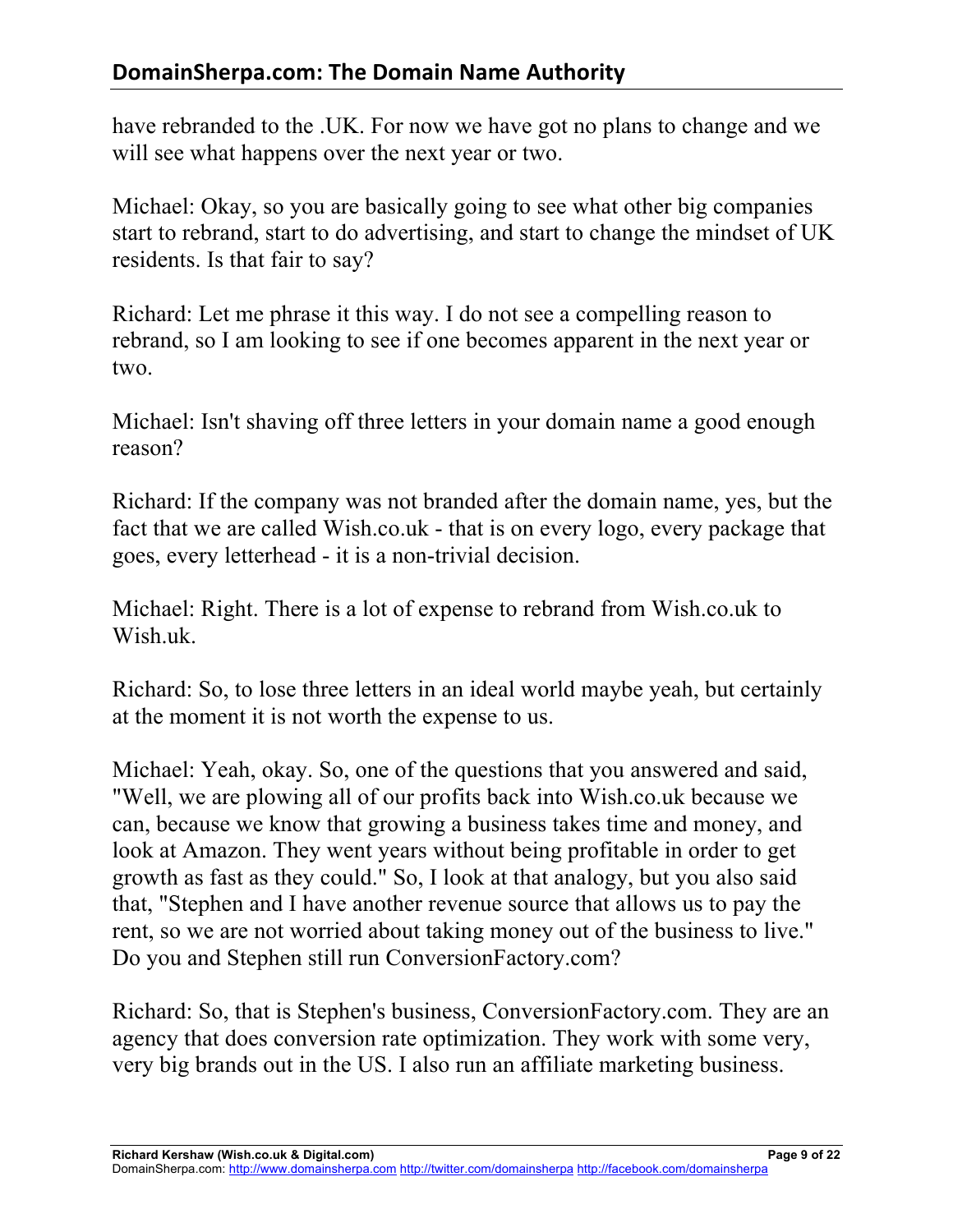Michael: Okay, so Stephen runs ConversionFactory.com, you run an affiliate business, and that is how both of you have the money that you need in order to live your lives.

Richard: Right.

Michael: Okay. Let me ask you this, Richard. How do you typically split your time on a workday, between Wish, between affiliate businesses, and between new opportunities, let's say?

Richard: That is a really interesting question because I have just been talking to a friend about this, this week. To be honest it is something I find really difficult, and I think anybody who claims otherwise is probably not being entirely truthful. And it really depends on what is happening at the time. So, for example, Christmas is a big time for Wish. Conversing my third business, when we setup Wish, I took a year off more or less. I answered emails for an hour or two a week, but I did next to nothing else. So, it really depends on where the opportunities and (Unclear 18:04.0) lie at the time.

Michael: Okay, so in the Christmas season, let's say, you might spend one hundred percent of your time on Wish, but when it is March, you might spend a majority of your time on affiliate marketing.

Richard: Yeah, so Q1 is the big time of the year. I run a big web-hosting site called WhoIsHostingThis.com, and Q1 is the big time of year just selling web hosting, so it is quite seasonal.

Michael: Okay, so that is one of your affiliate websites, WhoIsHostingThis.com.

Richard: Yeah.

Michael: And I assume that if I go there I can type in a domain name and it will tell me who is hosting it, and then you will make recommendations on hosting companies and you get paid by people that sign up with that hosting company.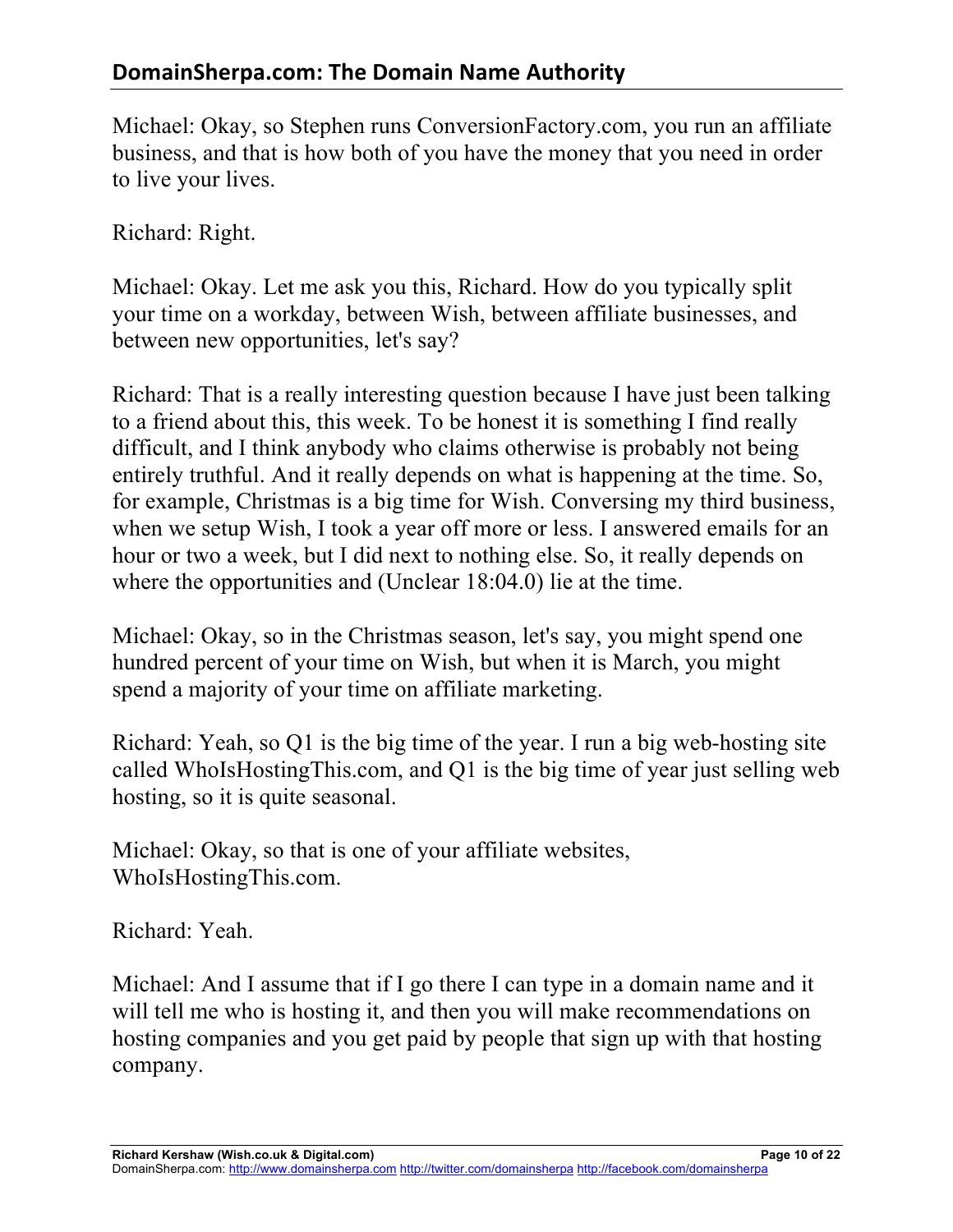Richard: Yes, that is correct.

Michael: Got you. Can I ask you what your revenue is on that business?

Richard: I will plead the fifth.

Michael: All right, fair enough. That is one of the problems with websites that recommend hosting; is that I can never figure out if it is a real usersubmitted review or if it is just an affiliate website, no offense to you and all the other affiliates out there because everybody needs to make a buck and you are looking for different hosts and that is one way to find the different hosts. But when I need to find a new host, I want to find like a WordPress host that always has uptime, that I can contact via telephone or chat support or email, and I have got certain requirements and I can never quite figure out all those requirements from the affiliate websites. Do you try and tackle that differently at your website?

Richard: Yeah. So, back in 2008, we built the world's first comparison tool for web hosting. So, you can search by WordPress hosting in the US under ten dollars per month, and we have many, many thousands of real reviews from users. You can see who the users are. You can see the sites they run. You can see their photograph, because I am familiar with the same problem you just mentioned. Fake reviews and not being able to find the information you really want.

Michael: Yeah, cool.

Richard: That is what we try and solve.

Michael: I will have to go check that out. We just migrated to Linode.com. Have you heard of Linode before?

Richard: I do know them, yeah.

Michael: Yeah, so we just moved over there. I have been happy so far, so I will have to check it out. So, that is one of the affiliate websites that you run.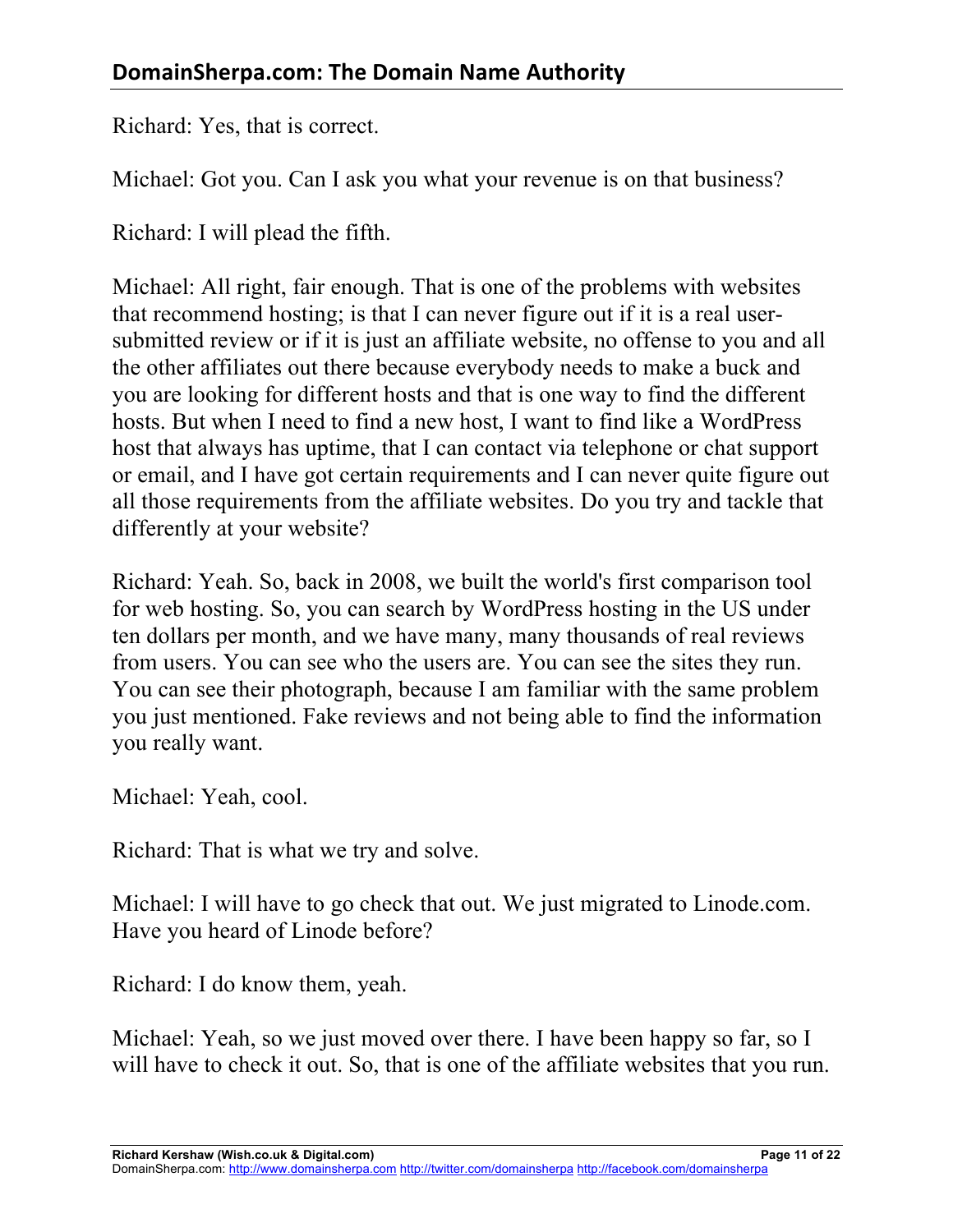Do you have another example, or let me ask you this. How many affiliate websites like WhoIsHostingThis.com do you currently operate?

Richard: I should know, shouldn't I, but I do not.

Michael: How many of the affiliate websites that you operate produce 80 percent of the income that you get from affiliate marketing?

Richard: Single digits. So, I have a lot of sites and I have a lot of projects. What you typically see with affiliates is people - I know this is common amongst many entrepreneurs, but I think it is even more extreme with affiliates - get distracted by new opportunities and this and that. One of the big lessons in the last few years for me has been learning to focus on fewer things, which sounds kind of obvious now I am saying it to somebody, but I wish I had listened to that eight years ago.

Quick break from three sponsors of today's show:

First, are you tired of being up-sold and cross-sold when you buy or renew a domain? Then try the newest registrar being built from the ground-up with a beautiful interface, competitive pricing and 24/7 support. Uniregistry.com will surprise and delight you. The right domain name can change your life: Uniregistry.com.

Second, investing in Chinese domains is crazy hard without expert, native language advice. Now, as a service to the western domainer community, TLD Registry offers ChineseLandrush.com. Using ChineseLandrush.com will help you invest in Chinese domains with confidence, and without knowing a word of Chinese.

Finally, Media Options is a boutique domain brokerage firm that gets results. They've specialized in helping companies acquire and sell high value domain names since 2005, with a client list ranging from funded startups to Fortune 500 corporations. Visit MediaOptions.com to learn more.

Michael: Yeah, but one of the problems with entrepreneurs is that you never know if this idea over here is going to be much bigger than the current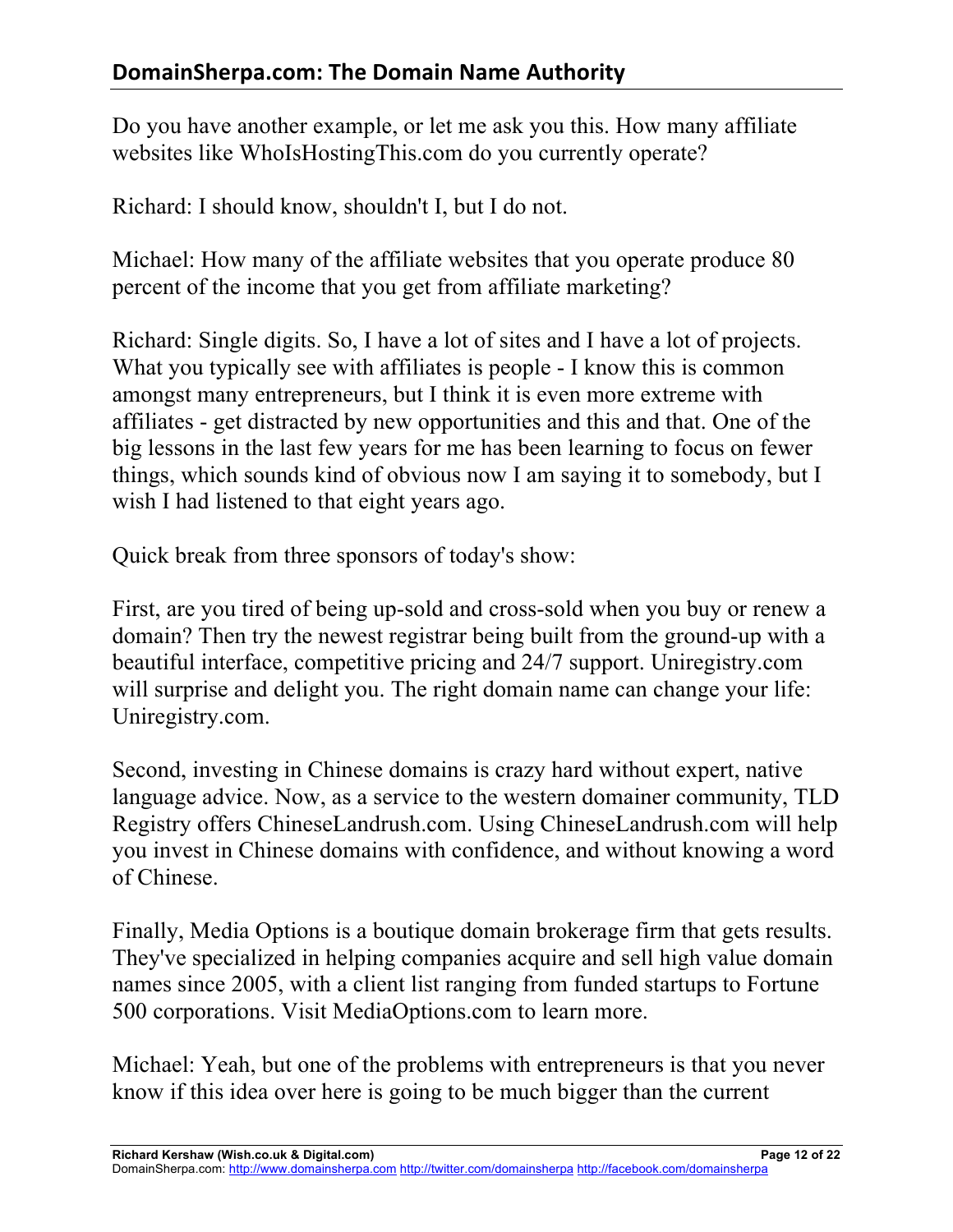process, affiliate site that you have that you have been operating that maybe is producing a couple hundred dollars a year. Hey, anybody would love a couple hundred dollars a year, but maybe this one over here could be a thousand dollars a month, let's say, versus a couple hundred dollars a month.

Richard: Yeah, you need to think in terms of opportunity cost and how many hours there are in a day and week.

Michael: Right. Right. All right, let me ask you about affiliates then. You mentioned that you are currently in New York. I appreciate you finding a space so we could conduct this interview while you are in New York. You are in New York because you are focused on affiliates today. And where are you going today or this week?

Richard: So, I was out here for Affiliate Summit. I have lots of meetings whilst I am in town. I have actually been in South America for most of the year, so I am out here catching up with a lot of the companies I work with who I have not seen face-to-face since January.

Michael: Got you. So, do you find that a lot of the companies that you sell for on your affiliate websites, like WhoIsHostingThis, go to summits like Affiliate Summit and you get to meet them in person there?

Richard: Yeah, there are certainly companies I work with. It depends on the industries you are in, but I am a big fan of meeting people face-to-face, so I try and come out here a couple times a year to go and meet up with the companies I work with.

Michael: Yeah, definitely makes sense. Now, there are actually two Affiliate Summits per year. One they host on East Coast, and then one they host in Las Vegas. Do you go to both of those events or do you only stick to the New York-based one?

Richard: I have been to both for the last three years, I think, but again, I am there mostly for individual meetings rather than the conference.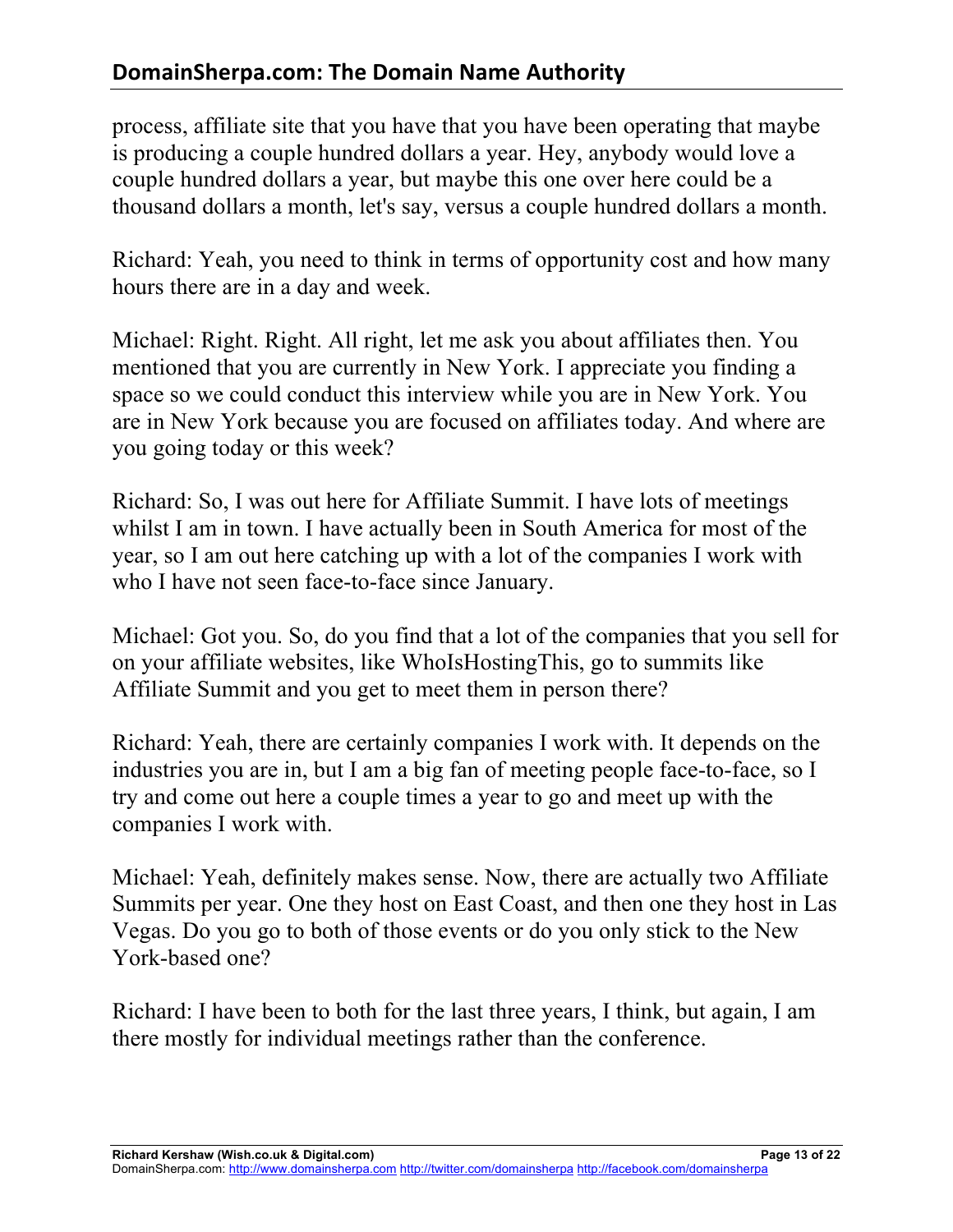## **DomainSherpa.com: The Domain Name Authority**

Michael: Sure. Sure, everybody goes to one location, so it is a lot easier to have those in-person meetings. I have been thinking about getting over to an Affiliate Summit and I know that the next one is in Vegas in March I believe. The week after the NamesCon domain name conference. So, I hate to go out to Vegas for NamesCon, come back home, spend the weekend with family, and then go out there again, but I may because I would like to go to one of these Affiliate Summits. And if you are there and we get to pound beers together, that is all the more reason. So, keep me posted.

Richard: Well, (Unclear 24:04.2) coming.

Michael: All right, so let's go on to Digital.com. I want to switch gears and ask you a few questions about your recent purchase of Digital.com. In July 2014, Heritage Auctions, the number three auction company I believe in the world in terms of revenue, held a domain name auction. The highest selling domain name of that auction was Digital.com, which sold for 373,500 dollars. You were the winner of that domain name auction. Were you live in the room on the day of the auction, bidding live, or were you bidding online?

Richard: I was bidding online. It was the first time I have ever bid in a video auction. It was quite an incredible experience. You get a video feed, like YouTube, and a big red button that says Bid.

Michael: That seems a bit scary, doesn't it? Like what if your Internet goes down? What if their Internet goes down? What if there is latency in the tubes that connect you and them?

Richard: I was a little nervous, but it worked absolutely flawlessly.

Michael: Wow, all right. According to the archived auction page, there were five Internet/mail/phone bidders. You were a little nervous. Was there a lot of bidding going on in that compressed couple of minutes?

Richard: So, I forget the jargon they used, but before the live auction there was a--

Michael: A silence auction beforehand, right.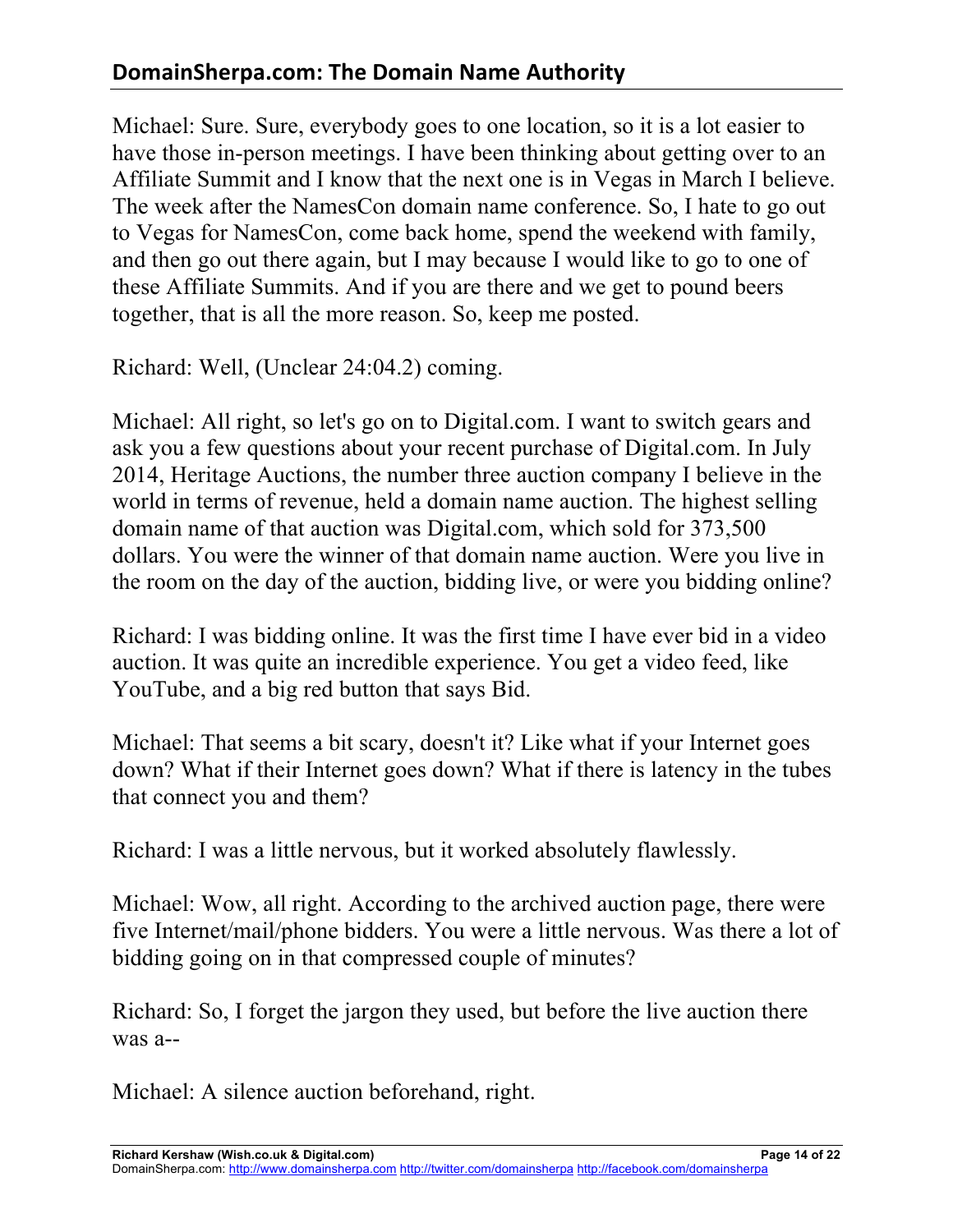Richard: And you could place. Again, I forget the term they used, but you could place backup bids to make sure that if there was a problem with latency that you had a backup bid. So, I had a bid in place in case the power went out or something, and as you said, there were a few other bidders.

Michael: Yeah. So, what was running through your mind when you were placing your backup bid for hundreds of thousands of dollars or you are watching the auction live? Were you just nervous, like did you have butterflies in your stomach? Were you about to throw up?

Richard: I was thinking how funny it was that the second most expensive thing I have ever bought is probably a laptop. Actually that is not true. Obviously I bought other domains and other websites, but this was an order of magnitude bigger than anything else I have bought. So, I was nervous, but after I placed the bid, I knew I had made the right decision. So, I was nervous beforehand and the minute I placed a bid, I thought I made the right decision. I felt calm. It is fine.

Michael: How did you know you made the right decision?

Richard: That is a great question. I took a view that this was the most incredible domain I can remember coming up for sale in the last few years, and I actually had a few messages from some very well known people in the industry since saying much the same thing. My attitude was many valuable domains describe a product or an industry, but Digital.com describes a whole era. It describes not only a dozens or maybe hundreds of different industries, but it describes the whole century we live in. It is like owning Steam.com during the Steam Age, had the Internet been around.

Michael: Yeah. So, my business partner, aka my wife, makes me have a pretty good idea of how I am going to monetize a high-value domain name before she agrees to let me buy it. Did you have a business plan, either written down or in your mind, before you bought the domain name?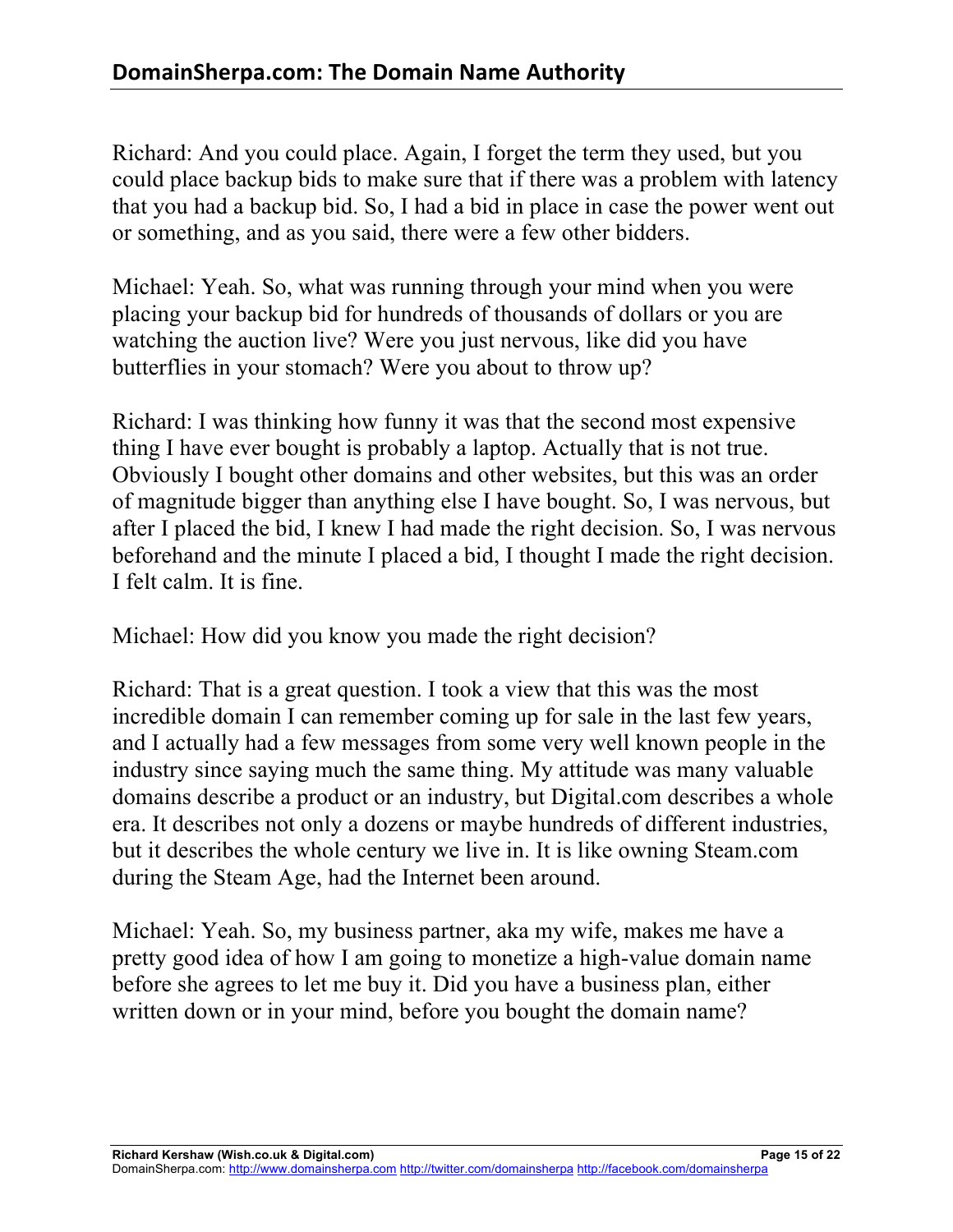## **DomainSherpa.com: The Domain Name Authority**

Richard: Yes, I had a (Unclear 28:10.3) ten-line bullet point plan for how I plan to use it, and I also had a plan B if, for whatever reason, that does not go ahead.

Michael: Oh, okay, so you had a game play. So, Richard, what is the game plan?

Richard: Unfortunately the game plan is closely guarded secret for now, but I will let you know in 2015.

Michael: Oh, you are killing me. So, you bought Digital.com and we cannot figure out how you are going to use it. Are you afraid that somebody is going to have a competing business idea to yours?

Richard: No, I am not one of those people who is very neurotic about that kind of thing because I think it is generally a question of execution, but there is some paperwork to sort out basically.

Michael: Okay. So, I hope that you come on the show after you launch it and you tell us about that process.

Richard: Sounds good.

Michael: Why did you buy a .COM when you previously had success with a .CO.UK and you live in the UK?

Richard: That is a good question. I have always targeted the US market for a few reasons, but one of the big ones being the population is five times the size. And if you are selling products, it is far easier to sell a niche product or service in the US than it is the UK because there are so many people here compared to the UK. But also from the point of view of the value of the domain as an asset. With .CO.UK domains you have buyers in one country. With a .COM domain you have buyers in every country in the world. So, from the point of view of the domain as an asset, I really think they are in the same league.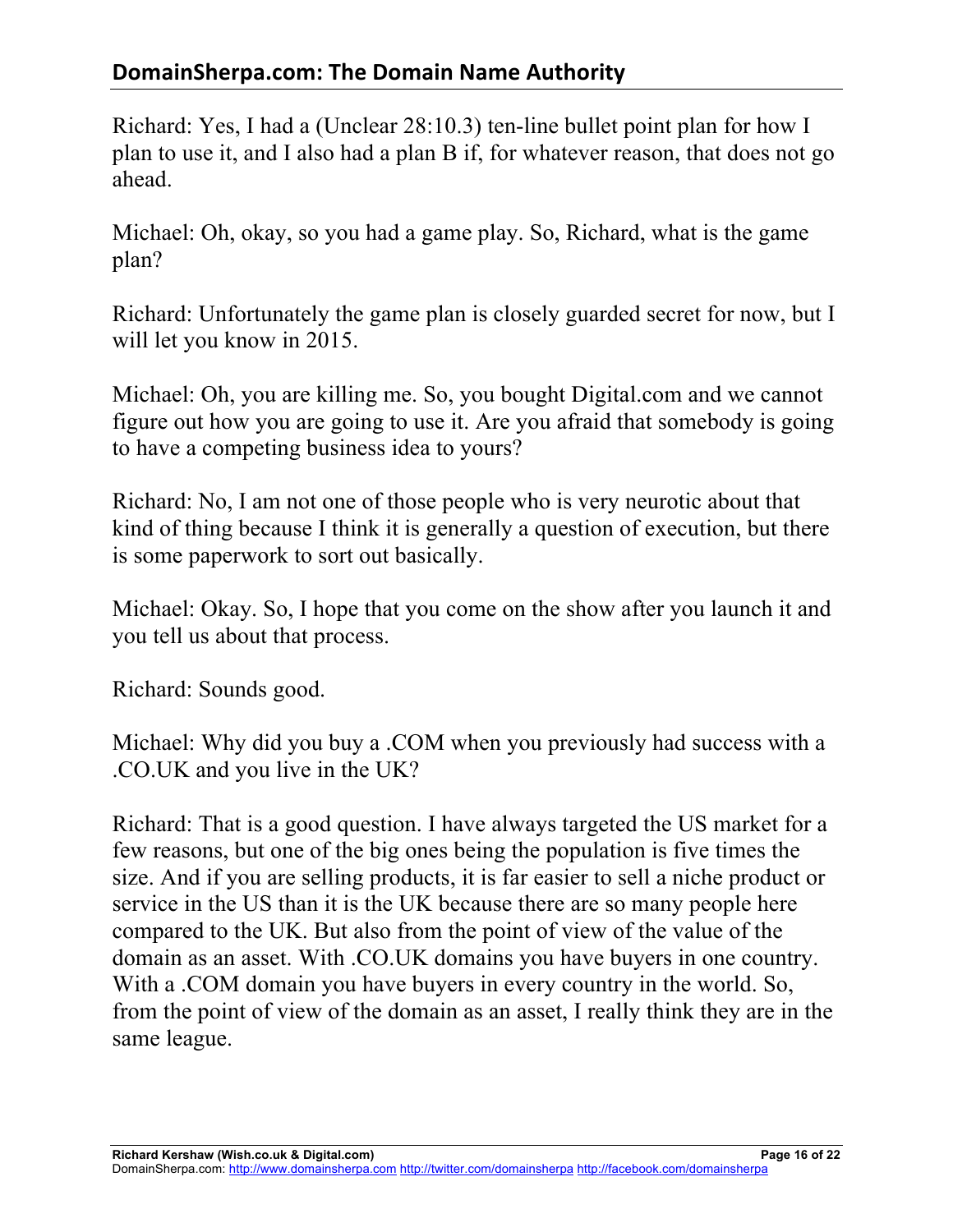Michael: Got you. So, you are trying to go larger scale, worldwide. Maybe US, but definitely worldwide with the .COM.

Richard: Right.

Michael: Do you look at the new gTLDs that are coming out and think: "I could go worldwide with a .APP or a .WEBSITE, or one of those"?

Richard: I do not.

Michael: All right.

Richard: I think it was Rick Schwartz that used this term. He described .COMs as the gold standard for the (Unclear 30:35.9) future, and I sort of take the same line that even in five or ten years time when things might be different, in 2014 .COM is, as far as I am concerned, orders of magnitude better than the next best alternative.

Michael: Yeah, okay. What do you know about the history of the domain name Digital.com?

Richard: It was the corporate site for Digital Equipment Corporation, who used to build very large mainframe computers decades ago. The business was sold to Compaq in the late '90s. HP bought Compaq, and then I think the name has actually been dormant for more or less 15 years. Something like that.

Michael: Yeah, but it probably has a lot of inbound links even though it has been dormant for 15 years.

Richard: Yeah, I mean it had obviously an HP brand on the site.

Michael: Yeah. And when you purchased it, did you give any value to the fact that Digital was an operating company, that it had inbound links? Does any of that matter to you?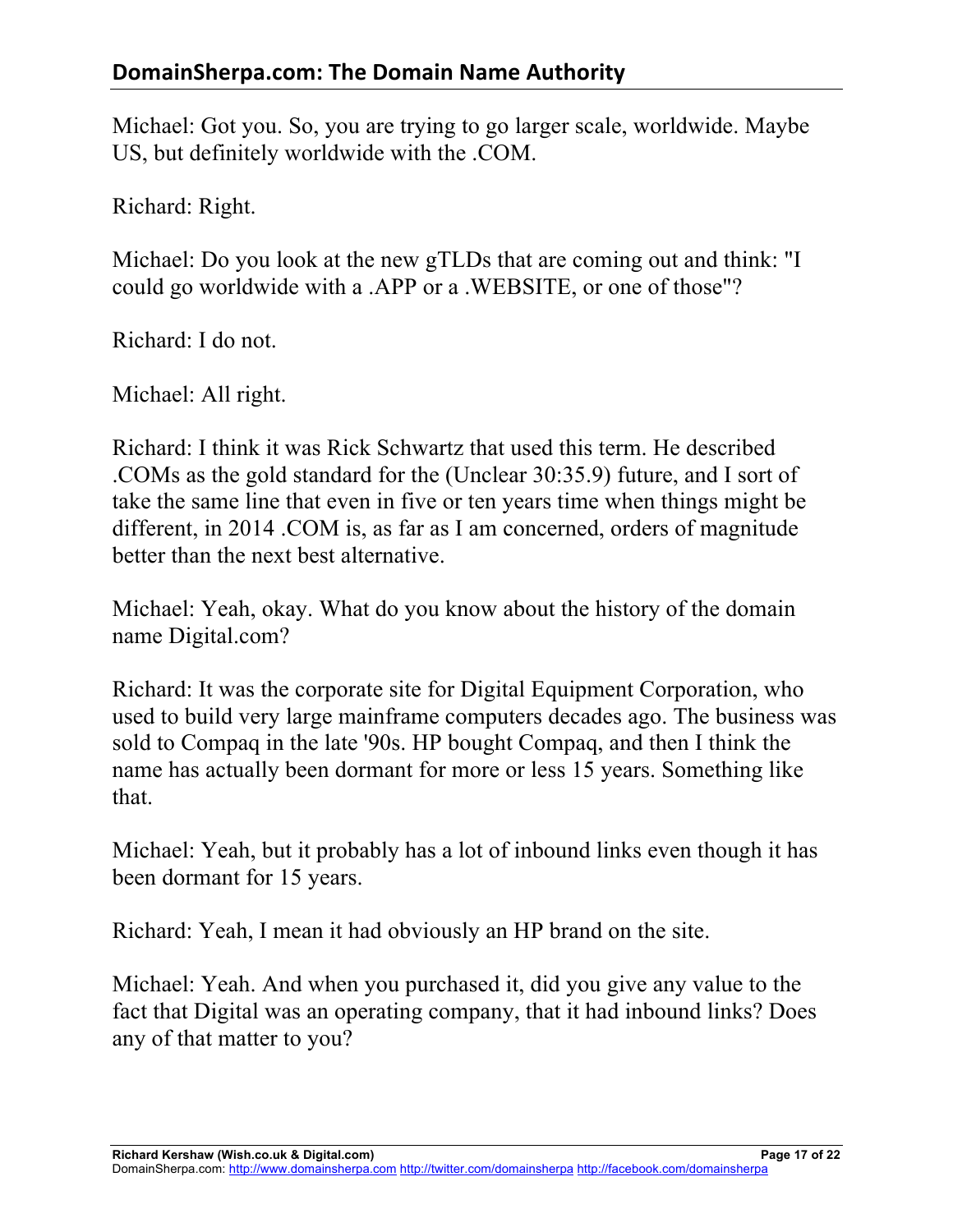## **DomainSherpa.com: The Domain Name Authority**

Richard: The only thing that mattered to me when I bought this domain was what we just discussed in terms of being a name that defines dozens or hundreds of billion-dollar industries. So, as a name, it covers digital advertising. It covers web agencies. It covers digital TV. It covers digital downloads. Each of those industries is beyond enormous.

Michael: Yeah. Yeah, and it is a great brand as well. You indicated on an interview that you gave on TheDomains.com, Michael Berken's website, that you would have paid more for Digital.com. Up to what purchase amount would you have been willing to pay?

Richard: Let me put it in these terms. I think the domain is worth an order of magnitude more than I paid for it.

Michael: So you think it is worth three million dollars and you paid 373 thousand dollars for it.

Richard: I certainly think the worth is closer to that.

Michael: Yeah.

Richard: The reserve was one to five million dollars when it first came up for auction.

Michael: Yeah. How much would you have paid? How much did you have in your coffers in order to be able to buy the domain name if people would have bid you up?

Richard: I will keep that between me and my accountant.

Michael: I am going to get your accountant on here. How did you determine the value of the domain name? Do you use tools like EstiBot or search volume or CPC or look at the number of industries that are involved? What is your formula, Richard, for coming up with a value of a domain name like Digital.com?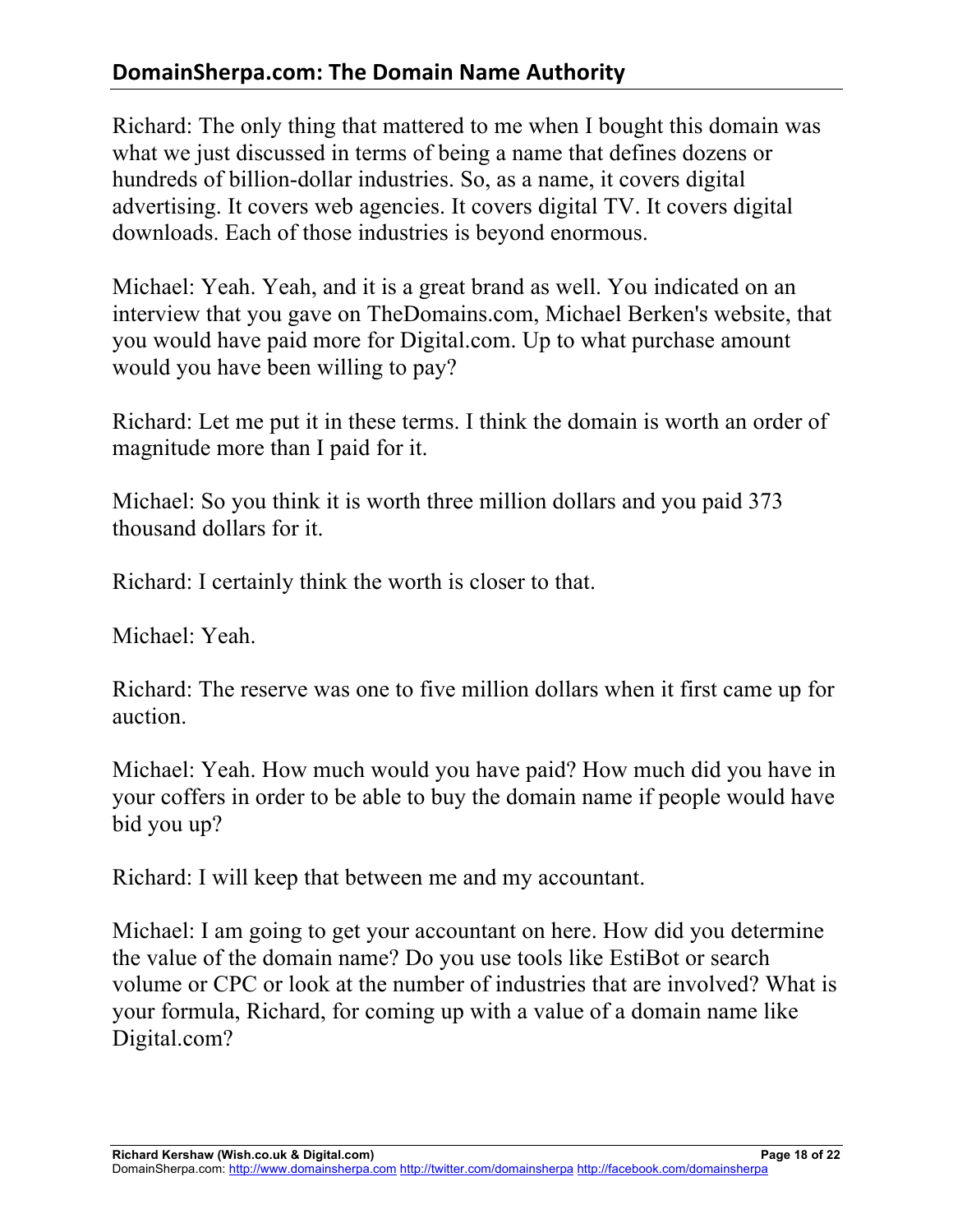## **DomainSherpa.com: The Domain Name Authority**

Richard: My formula is really simple. What I love is EstiBot, and I use it quite a lot. I think anybody who is spending this kind of money based on an EstiBot valuation is crazy, but I am more or less looking from the point of view of end buyers and comparable prices for the same TLD. So, I was looking for sale prices for what were .COM domains that describe billiondollar industries. So, you look at something like, actually the only example I have to mind is Refinance.com. They sold a few years ago for 700 thousand dollars. I was looking at domains that I felt were, to be blunt, comparable, but not as good and seeing them selling for mid-six figure prices. And when I went to my lawyer to discuss the purchase, the first thing he said was you have got a great price on this domain.

Michael: Your lawyer said that.

Richard: Yeah.

Michael: I need to switch lawyers because I do not know any lawyer that would say hey, you got a great deal on this domain name. I went to my bank the other month to buy a domain name and I think it must have been five figures, low five figures, and I said, "Here is my wire instructions. Here is where I need to go." I think I was sending it to escrow. And the account rep sat down with me. The business representative sat down with me and said, "Oh, are you buying a house?" I was like: "No, I am buying a domain name." And it is just like completely unexpected for somebody to pay that much for a domain name.

You paid a magnitude more than what I paid. It is hard to imagine that your accountant and your lawyer would think that that is a good idea.

Richard: My lawyer specializes in domains and IP law, so he deals with a lot of similar transactions.

Michael: All right. Do you want to give him a shout-out? Say his name online.

Richard: Yeah, the firm is called Hansel Henson. They are based in London and they have been magnificent to work with.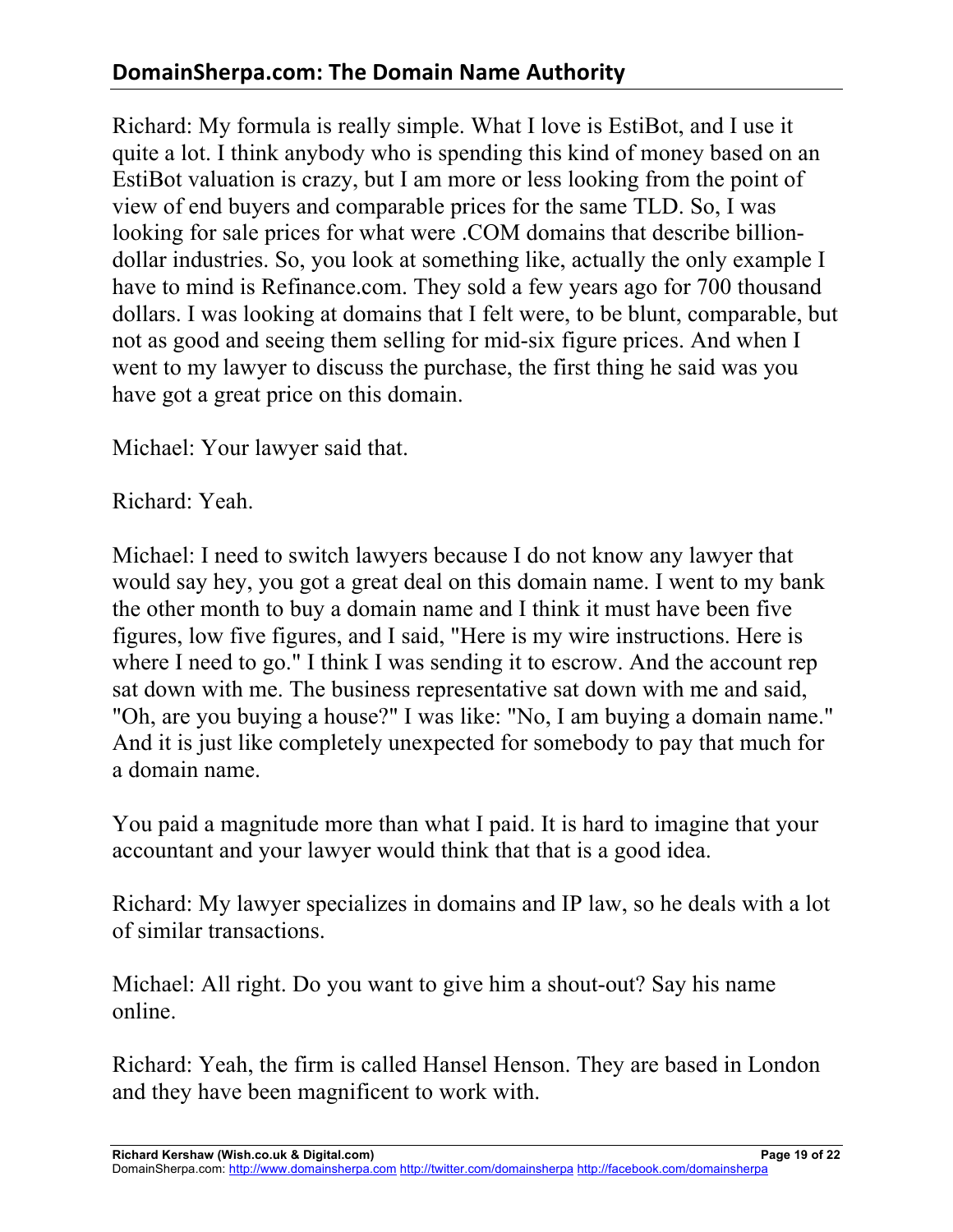Michael: Hansel Henson, all right. So, the current EstiBot value with your purchase on 373,500 dollars factored in is 790 thousand dollars. If I came to you with an all-cash offer today, Richard, 790 thousand dollars, would you sell it?

Richard: I actually got a phone call a couple weeks after the auction closed with a comparable question and I said no, so I think that is the answer.

Michael: Wow, bird in the hand. Doubling your money. More than doubling it. You would not take it.

Richard: I look at this as maybe the biggest opportunity I will have the foreseeable future and I do not want to make a rash decision.

Michael: Yeah, fair enough. Hey, I look at a lot of auction prices and their reserve are way too high, and personally I think I am just going to let the domain name fester. It is not going to sell at auction. The seller is going to give a black eye to the domain name. It will not hit the reserve and maybe that will help set a more realistic purchase price when I later contact that domain name owner, months later, to negotiate a price. Why did you decide to buy Digital.com in auction versus letting it likely not sell and then going to negotiate with the seller directly at a later point?

Richard: Well, I have done the same thing that you have just described on plenty of occasions because quite often the prices are out of whack with what I think something is truly worth. In this instance, the seller was Hewlett Packard and buying at auction is very easy to close a legally binding sale like that versus spending months and months and enormous sums of money on lawyers, trying to negotiate a deal directly. So, perhaps that would have been possible. Actually thinking back to it, the reserve was 200 thousand dollars and I believe the second bidder bid around 300 thousand, so it would have sold at auction regardless.

Michael: Got it. So, it was going to sell. If you wanted to get it, that was going to be your opportunity, plus you have got to know the seller and dealing with corporate entities. I worked in Corporate America for over a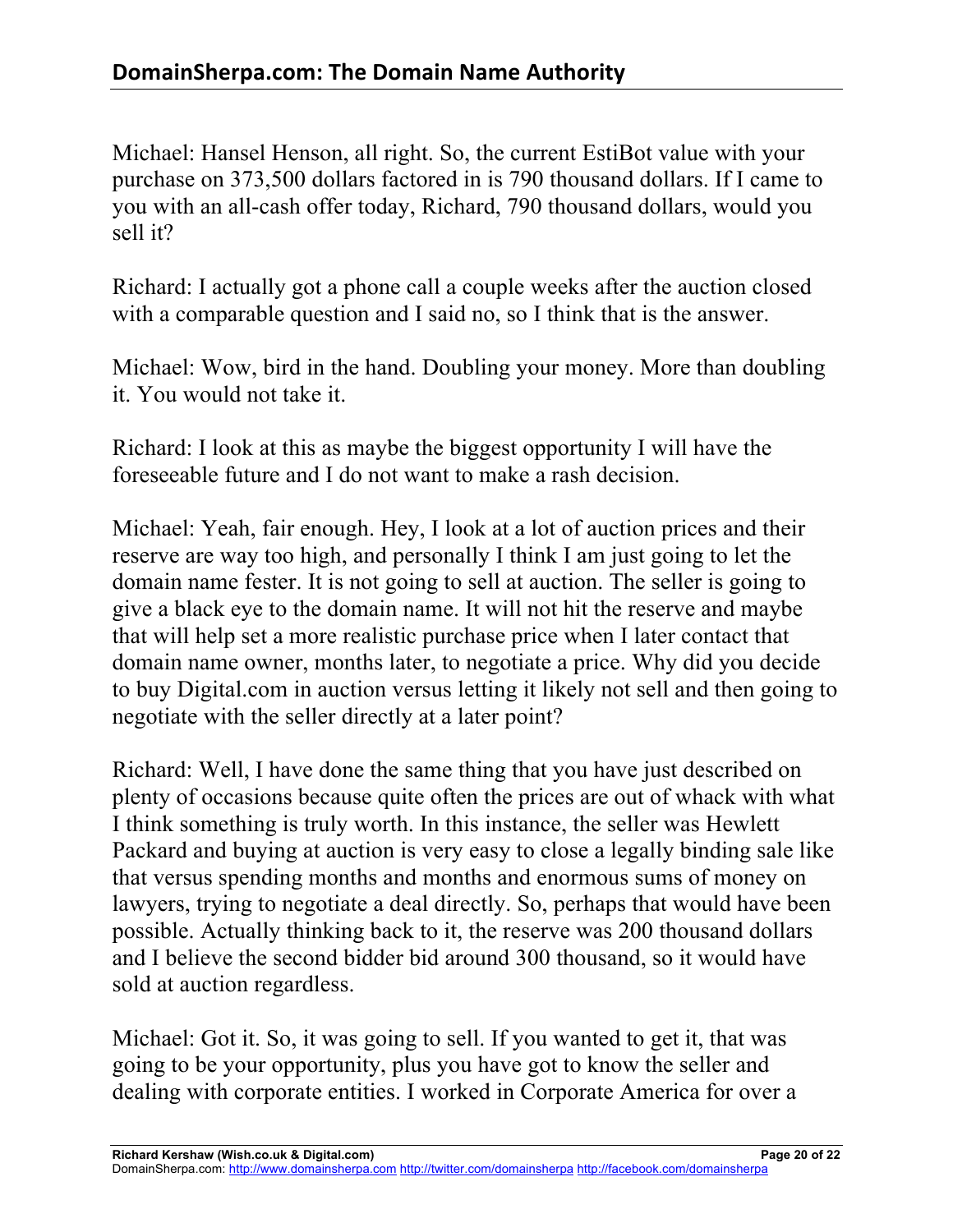decade. I know what it is like at GE and Citi Group, and they are hard to negotiate with.

Richard: Right.

Michael: And people could change roles tomorrow and suddenly you have got to start over at ground zero, step one.

Richard: So, buying at auction meant few headaches.

Michael: Yeah. Did you find that the auction fees charged by Heritage Auctions were excessive, nominal, or other?

Richard: I actually signed a confidentiality agreement, and so I cannot discuss fees.

Michael: You cannot discuss fees. Well, I can because I believe that they charged you 15 percent. I think the way Heritage works is they charge the buyer and the seller 15 percent, so they are double-ending it. It seems high to me.

Richard: You are entitled to your opinions.

Michael: All right, fair enough. I believe Heritage Auction also had a requirement to deposit some amount of money as a bidder to be a part of the auction. Do you know if that is okay to talk about?

Richard: I actually did not know about that until you mentioned it. I did not deposit anything.

Michael: Oh, really?

Richard: Maybe that is because I got in touch before the auction and said I wanted to bid on this domain. I do not know.

Michael: Got you.